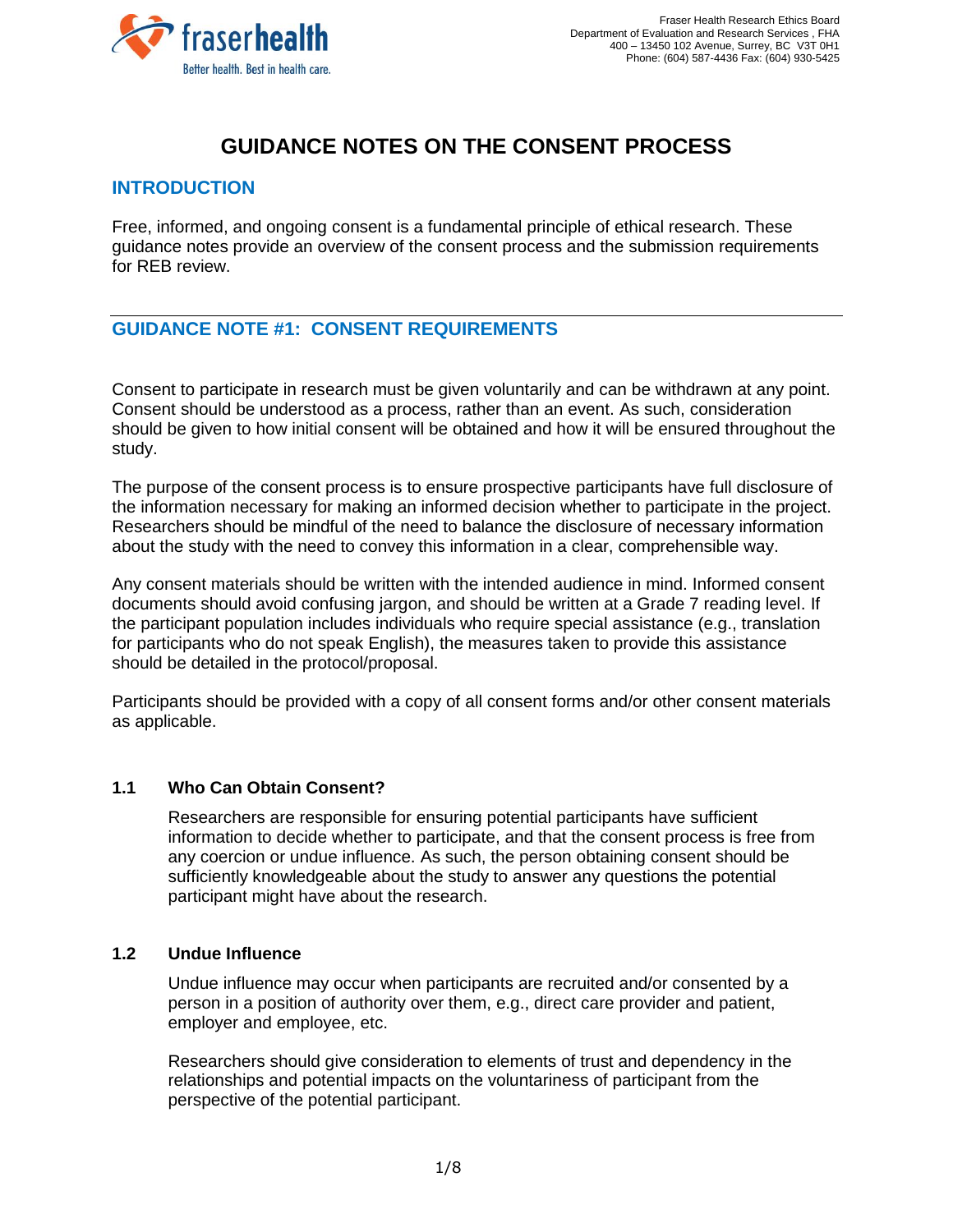Any potential undue influence in the consent process should be addressed by the researcher, including a justification for why it is unavoidable and how it will be mitigated.

#### **1.3 Time to Consent**

Sufficient time must be given for the participant to decide whether or not to consent to the study. If participants cannot be provided with at minimum twenty-four hours to decide, a justification for a shorter decision period should be provided.

#### **1.4 When Should Consent Be Obtained?**

Generally, initial consent must be obtained prior to the initiation of study procedures or collection of data (refer to Guidance Note #7 Waivers of Consent for exceptions to this requirement).

Consideration should be given to the circumstances and location of the consent process. For instance, will potential participants be consented in a private location? Will they be approached at a time when they may be emotionally vulnerable, such as immediately after a major diagnosis?

In most studies, consent should be obtained after a face-to-face discussion with the Principal Investigator or designate, in which the potential participant has the opportunity to ask questions. If a face-to-face conversation is not feasible, this should be justified in the submission.

# **GUIDANCE NOTE #2: REQUIRED INFORMATION FOR REB REVIEW**

Protocols/proposals submitted to the REB should include a detailed description of how free and informed consent will be ensured and documented throughout the study, including who will explain the consent process to the participant.

All documents related to the consent process should be submitted to the FHREB for review, including (as applicable):

- 1. Consent forms
- 2. Assent forms
- 3. Scripts for verbal consent/assent
- 4. Translated versions of consent/assent forms (these may be submitted to the REB as an acknowledgment request along with the translator's certificate of authenticity following the initial REB approval)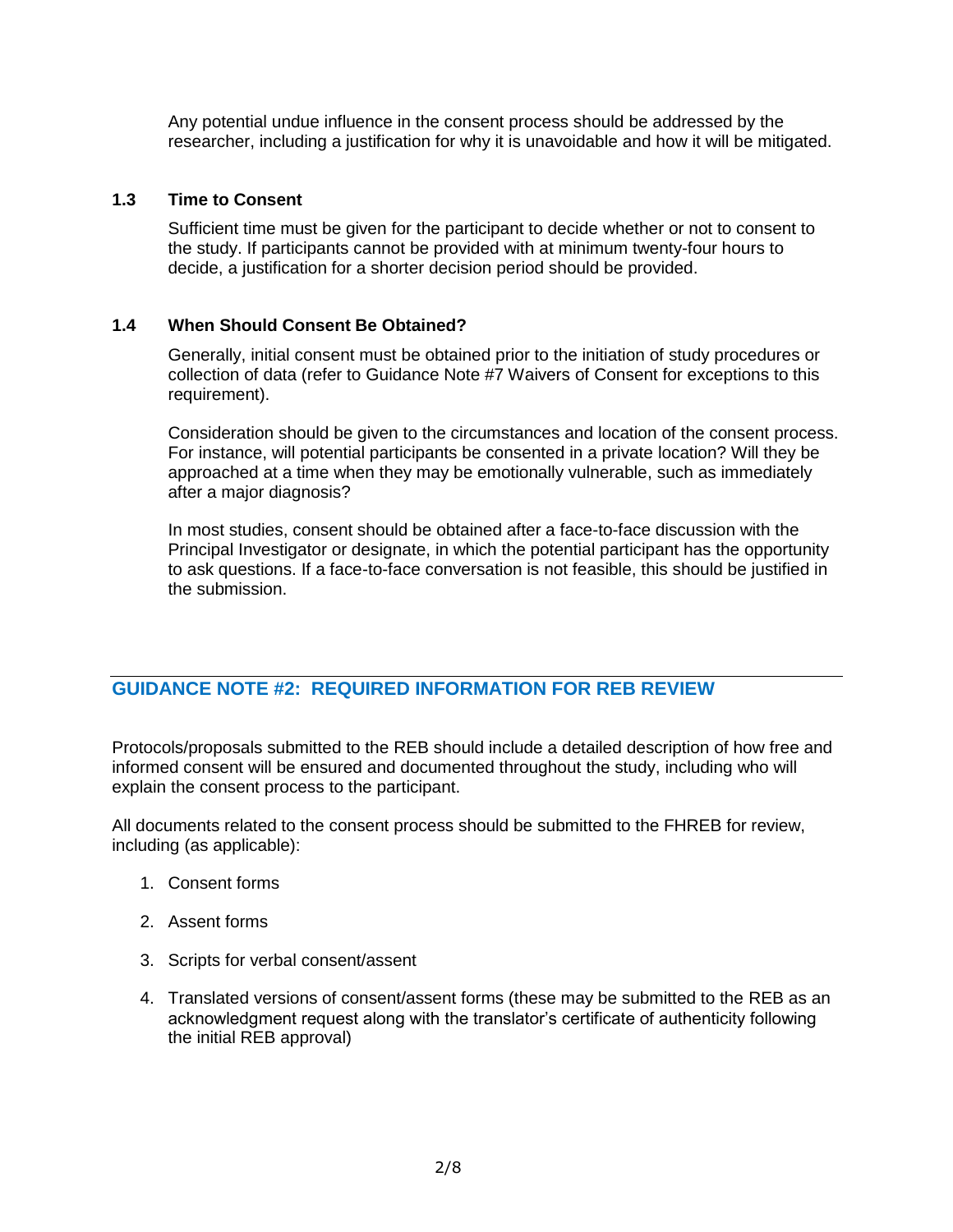All documents must be clearly labelled with a version number and date. For specific guidance on the required content of consent and assent forms, please refer to the consent form templates on the FHREB website.

# **GUIDANCE NOTE #3: DOCUMENTATION OF CONSENT**

[Article 3.12](https://ethics.gc.ca/eng/tcps2-eptc2_2018_chapter3-chapitre3.html) of the TCPS 2 requires that evidence of consent be documented either in a written signed consent form or by other means. In some instances, such as Health Canada regulated clinical trials, written consent is mandatory. In other situations, a written and signed consent process may be inappropriate. Researchers should be aware of cultural preferences, power relationships, and other circumstances that may impact the appropriateness of how consent is obtained and documented.

Where appropriate, researchers may use a range of consent procedures, such as oral consent, field notes, or other strategies. In these instances, the researcher should provide the REB with a detailed description of and rationale for the process. The verbal script that will be used to convey the required information as well as any handouts or other consent documents should also be submitted for review.

#### **3.1 Implied Consent for Anonymous Questionnaires**

Studies exclusively using questionnaires completed anonymously by participants do not require written consent forms, as the act of completing and returning the questionnaires to the researcher can be taken as implied consent. However, the introductory letter to the questionnaire must include wording that explains the implied consent procedure.

# **GUIDANCE NOTE #4: FORMATTING GUIDELINES**

Consent documents should be double-spaced and written in minimum 12 point font. All consent documents should include the following:

- 1. The Fraser Health logo
- 2. Version number and date
- 3. Page numbers

Signature pages should begin after a page break and include the study titles. The signature lines for the participant and PI/designate should be on a single page.

For longer consent forms, section sub-headers are strongly encouraged.

For specific content and formatting requirements, refer to the [consent form templates.](https://www.fraserhealth.ca/employees/research-and-evaluation/find-resources/research-forms-guidance-notes-templates#.XcRDmPlKi5s)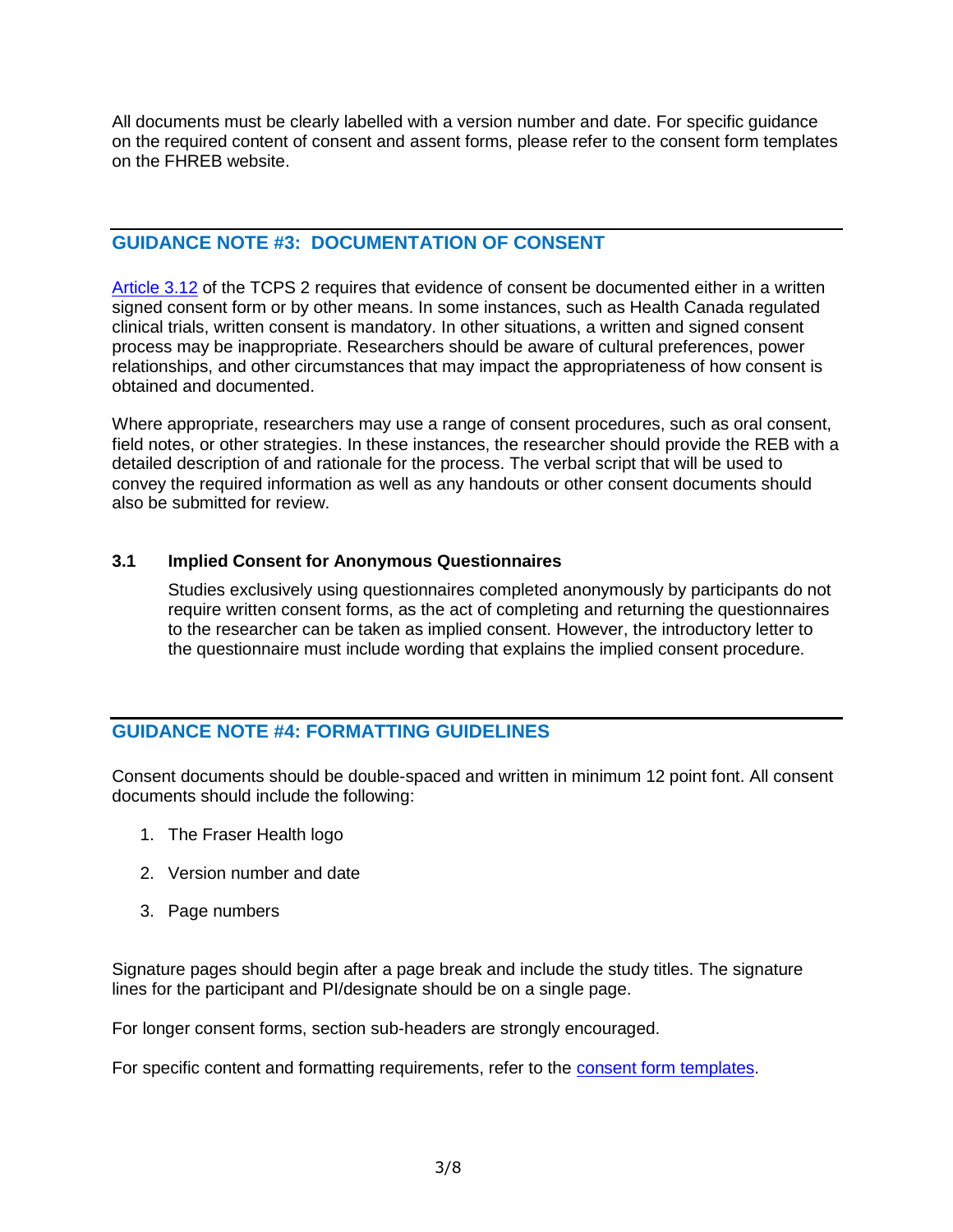# **GUIDANCE NOTE #5: NEGATIVE CONSENT/CHECK BOXES**

The use of Yes/No check boxes for consent to participate in a study is not permitted. The lack of a signature on consent form must be taken of evidence of dissent. Check boxes may be permitted in instances where there are multiple optional sub-components to a study in which the participant can indicate a desire to participate.

## **GUIDANCE NOTE #6: ONGOING CONSENT**

While signed consent forms provide documentation of initial consent, the researcher is responsible for ensuring ongoing consent throughout the study, through both tacit and formal mechanisms.

When new study procedures are introduced via amendment, researchers should consider how they will re-consent participants. If re-consent will not be sought, a justification should be provided to the REB.

## **GUIDANCE NOTE #7: ALTERATIONS/WAIVERS OF CONSENT**

In some circumstances, an alteration of the standard consent procedures (i.e., partial disclosure/deception or an exception to requirement to seek prior consent) may be permissible. Studies requesting an alteration of consent must meet a rigorous set of criteria outlined in the [TCPS 2,](https://ethics.gc.ca/eng/policy-politique_tcps2-eptc2_2018.html) including providing a debriefing plan for participants. Alterations to consent will only be approved to the extent necessary.

#### **7.1 Alterations of Consent for Minimal Risk Research**

A waiver or alternation of consent may be granted for minimal risk research if the following criteria are satisfied:

- a) the research involves no more than minimal risk to the participants;
- b) the alteration to consent requirements is unlikely to adversely affect the welfare of participants;
- c) it is impossible or impracticable to carry out the research and to address the research question properly, given the research design, if the prior consent of participants is required;
- d) in the case of a proposed alteration, the precise nature and extent of any proposed alteration is defined; and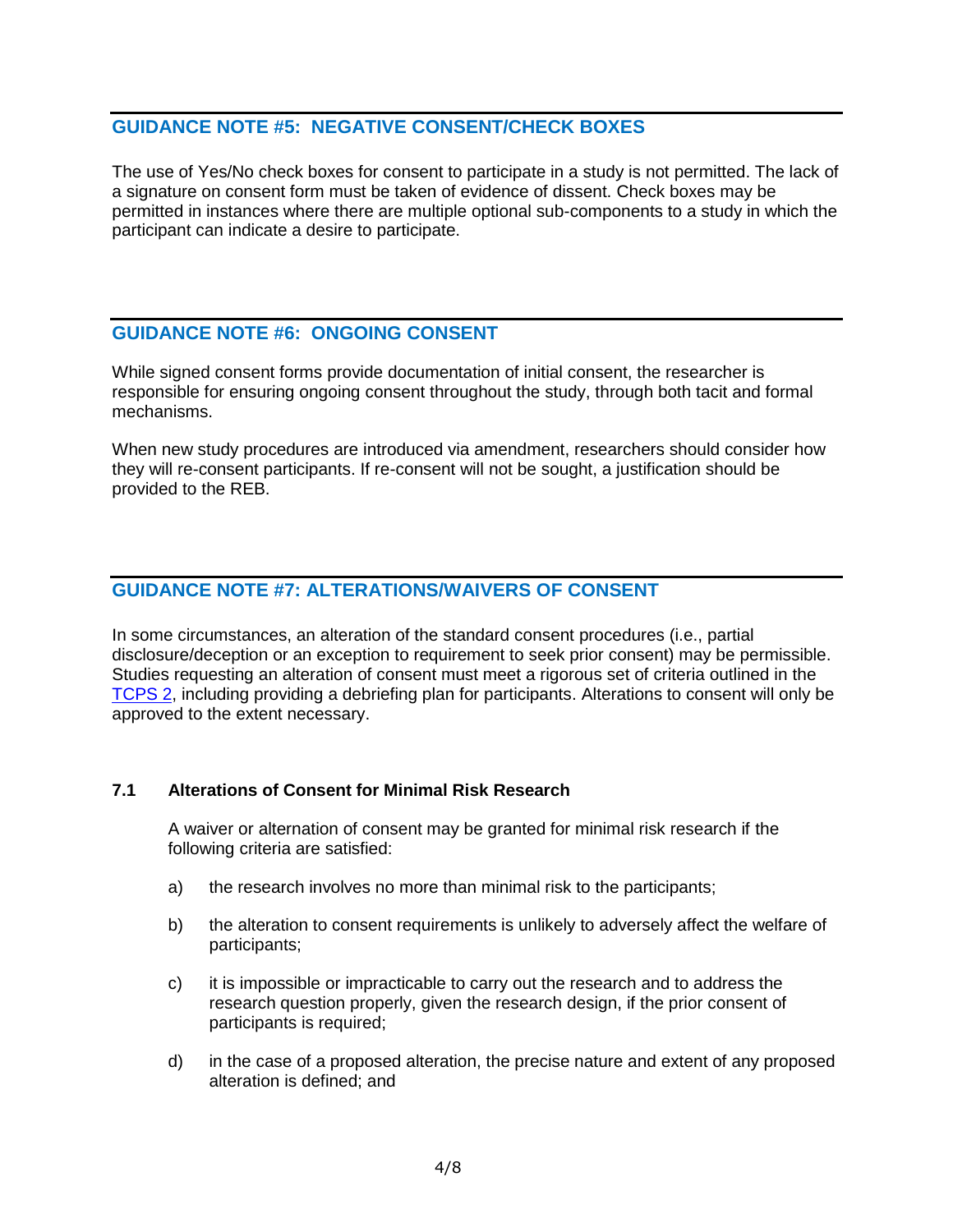e) the plan to provide a debriefing (if any) that may also offer participants the possibility of refusing consent and/or withdrawing data and/or human biological materials, shall be in accordance with Article 3.7B.

Researchers are responsible for demonstrating to the REB how the study meets all of the above criteria. Particular attention should be paid to the [TCPS 2](https://ethics.gc.ca/eng/tcps2-eptc2_2018_glossary-glossaire.html) definition of impracticable: "Incapable of being put into practice due to a degree of hardship or onerousness that jeopardizes the conduct of the research; it does not mean mere inconvenience."

Debriefing following an alteration of normal consent procedures is important in maintaining the participant's trust in the research community. Debriefing plans should be tailored by the researcher to the specific participant population, and give details about the importance of the research, the reason for the alteration to consent requirements, and answer any questions or concerns raised by the participants. Debriefing should take place at a time when it is still possible for participants to withdraw their data or biological materials, should they choose to do so. The debriefing plan must be presented to the REB for review at the time of the request for a waiver or alteration to consent requirements.

Researchers seeking a waiver or alteration of consent for minimal risk research are strongly encouraged to review articles [3.7A](http://www.pre.ethics.gc.ca/eng/tcps2-eptc2_2018_chapter3-chapitre3.html#d) and [3.7B](http://www.pre.ethics.gc.ca/eng/tcps2-eptc2_2018_chapter3-chapitre3.html#d) of the TCPS 2.

#### **7.2 Consent for Research in Individual Medical Emergencies**

When individuals are unable to provide consent for research due to a medical emergency, a legally authorized substitute decision maker may provide consent on the participant's behalf. In some circumstances, it may not be possible to seek substitute decision maker consent prior to enrolling the participant in the study. In such circumstances, a waiver of consent may be approved if the following criteria are satisfied:

- a) A serious threat to the prospective participant requires immediate intervention.
- b) Either no standard efficacious care exists, or the research offers a realistic possibility of direct benefit to the participant in comparison with standard care.
- c) Either the risk is not greater than that involved in standard efficacious care, or it is clearly justified by the prospect for direct benefits to the participant.
- d) The prospective participant is unconscious or lacks capacity to understand the risks, methods and purposes of the research project.
- e) Third party authorization cannot be secured in sufficient time, despite diligent and documented efforts to do so.
- f) No relevant prior directive by the participant is known to exist.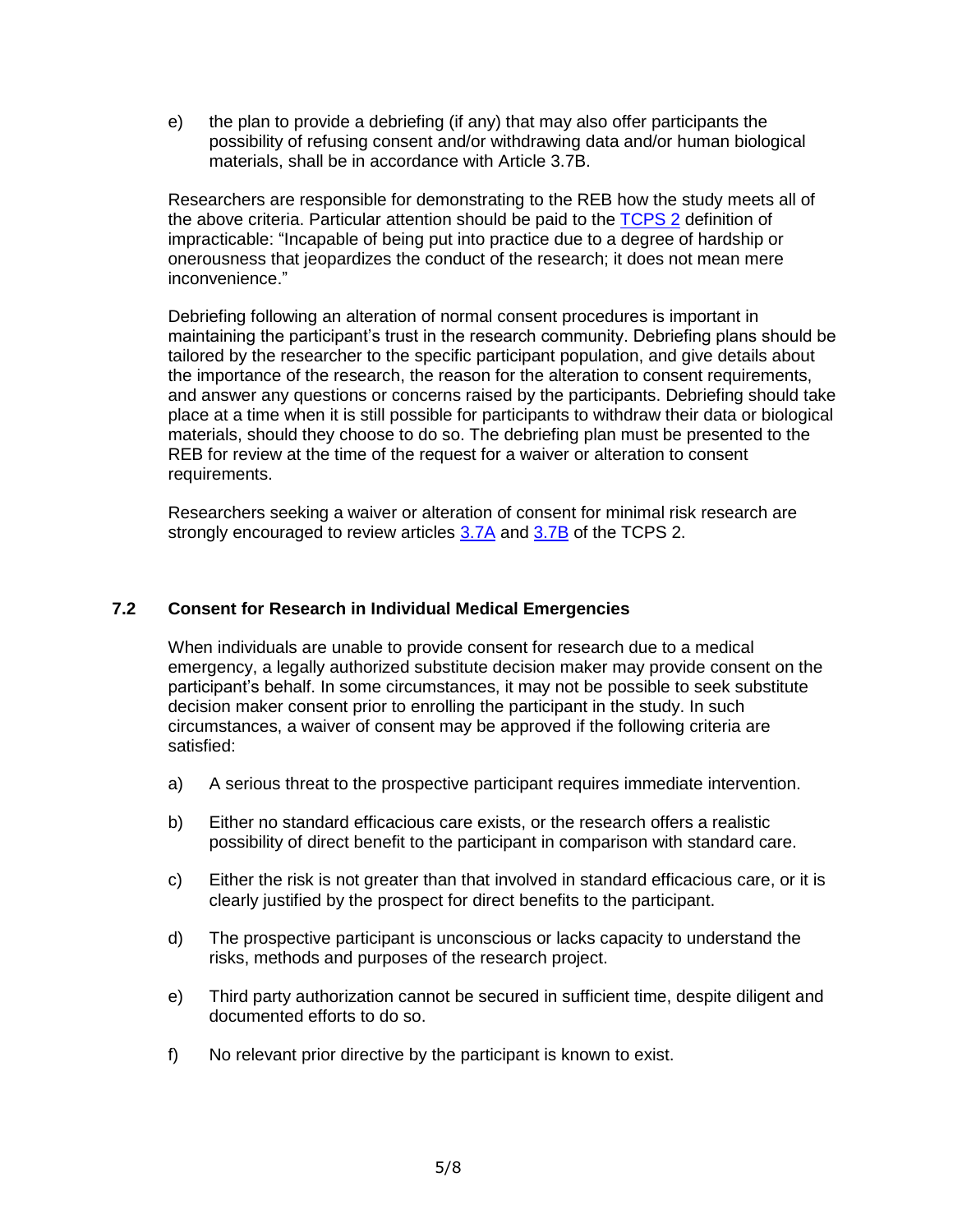Researchers are responsible for demonstrating to the REB how the study meets all of the above criteria. Researchers requesting a waiver of consent for individual medical emergencies are strongly encouraged to review article [3.8](http://www.pre.ethics.gc.ca/eng/tcps2-eptc2_2018_chapter3-chapitre3.html) of the [TCPS 2.](http://www.pre.ethics.gc.ca/eng/tcps2-eptc2_2018_chapter3-chapitre3.html)

Requests for waivers of consent for individual medical emergencies should also include a plan for obtaining consent from the participant once capacity is regained as well as from a substitute decision maker as soon as possible after enrollment.

# **GUIDANCE NOTE #8: CONSENT AND SECONDARY USE OF INFORMATION**

As stated in the [TCPS 2,](https://ethics.gc.ca/eng/tcps2-eptc2_2018_chapter5-chapitre5.html) secondary use refers to the use in research of information originally collected for a purpose other than the current research purpose. For example, chart review studies that access medical records.

While there are numerous reasons to conduct secondary analyses of existing data, such as avoiding duplication in primary collection and associated reduction of burdens on participant, or applications of new tests of hypotheses that were not available at the time of original data collection, the use of secondary identifiable information represents significant privacy and confidentiality concerns. Researchers who wish to use identifiable information without consent must satisfy the following criteria:

- a) identifiable information is essential to the research;
- b) the use of identifiable information without the participants' consent is unlikely to adversely affect the welfare of individuals to whom the information relates;
- c) the researchers will take appropriate measures to protect the privacy of individuals and to safeguard the identifiable information;
- d) the researchers will comply with any known preferences previously expressed by individuals about any use of their information;
- e) it is impossible or impracticable to seek consent from individuals to whom the information relates; and
- f) the researchers have obtained any other necessary permission for secondary use of information for research purposes

Researchers are responsible for demonstrating to the REB how the study meets all of the above criteria. If the criteria are not satisfied, consent for the use of this information will be required. Researchers requesting the use of secondary identifiable information without consent are strongly encouraged to review article [5.5A](http://www.pre.ethics.gc.ca/eng/tcps2-eptc2_2018_chapter5-chapitre5.html) of the [TCPS 2.](http://www.pre.ethics.gc.ca/eng/tcps2-eptc2_2018_chapter5-chapitre5.html)

In addition to the TCPS 2 requirements, relevant privacy laws and/or regulations must also be satisfied. The researcher is responsible for being aware of the privacy laws/regulations governing the release of the information for a research purpose.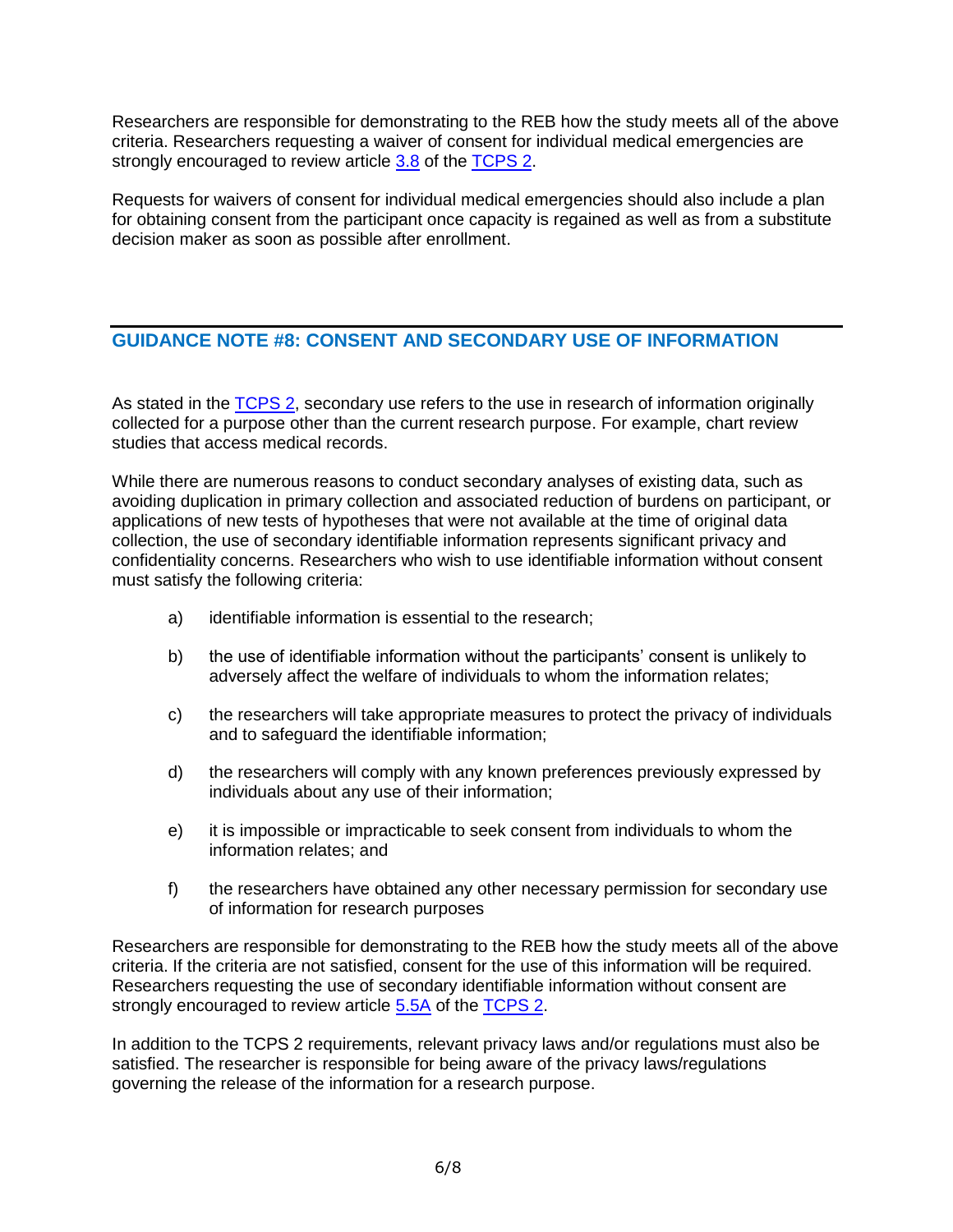Researchers should be aware that while the REB may ethically approve a study using secondary information, the data steward/custodian of that information may have other approval processes that must be satisfied before the information can be released. Researchers are responsible for being aware of these other approvals.

#### **GUIDANCE NOTE #9: WITHDRAWAL OF CONSENT**

The option of withdrawing consent at any time and without suffering any disadvantage or reprisal is a fundamental component of voluntary and ongoing consent. The consent process should explain to participants that they may withdraw their consent at any time, and describe any circumstances that do not allow withdrawal of data or human biological materials once collected.

In some circumstances, such as clinical trials regulated by Health Canada or studies collecting data anonymously, the withdrawal of data may not be possible. Researchers must provide a rationale to the REB for using data collection methods that do not permit subsequent withdrawal of data.

In studies where there are multiple procedures or time points for data collection, researchers should ensure participants are aware they may request the withdrawal of data and/or biological materials already collected (if applicable). Mandatory retention of data after withdrawal is generally not permitted with the exception of regulated clinical trials. In circumstances where participants are choosing to withdraw from future participation in the study but are not requesting the destruction of data/biological materials collected until that point, researchers should have a plan to document the consent to retain such data/biological materials.

Participants cannot be required to submit a request for withdrawal in writing only. The option to withdraw verbally must be presented. For clinical trials, researchers must provide participants who withdraw an explanation of follow-up care options.

In studies where incentives or honoraria are provided to participants, such incentives or honoraria should not be withheld. If the study uses a lump-sum incentive for participation, the withdrawing participant is entitled to the entire amount. If a payment schedule is used, participants shall be paid in proportion to their participation. Studies offer participants entry into a prize draw as a form of incentive must allow participants who have withdrawn to enter. Prize draws that use study completion as a qualifier for entry are considered lotteries and are illegal in British Columbia without a license.

## **GUIDANCE NOTE #10: Optional Sub-Studies**

Optional sub-studies should only be embedded within the main study consent form if the risks and procedures are not substantively different from those in the main study. Otherwise, a separate consent form for optional consents should be used. Examples of optional sub-studies that are appropriate for inclusion in a main consent include additional questionnaires for optional